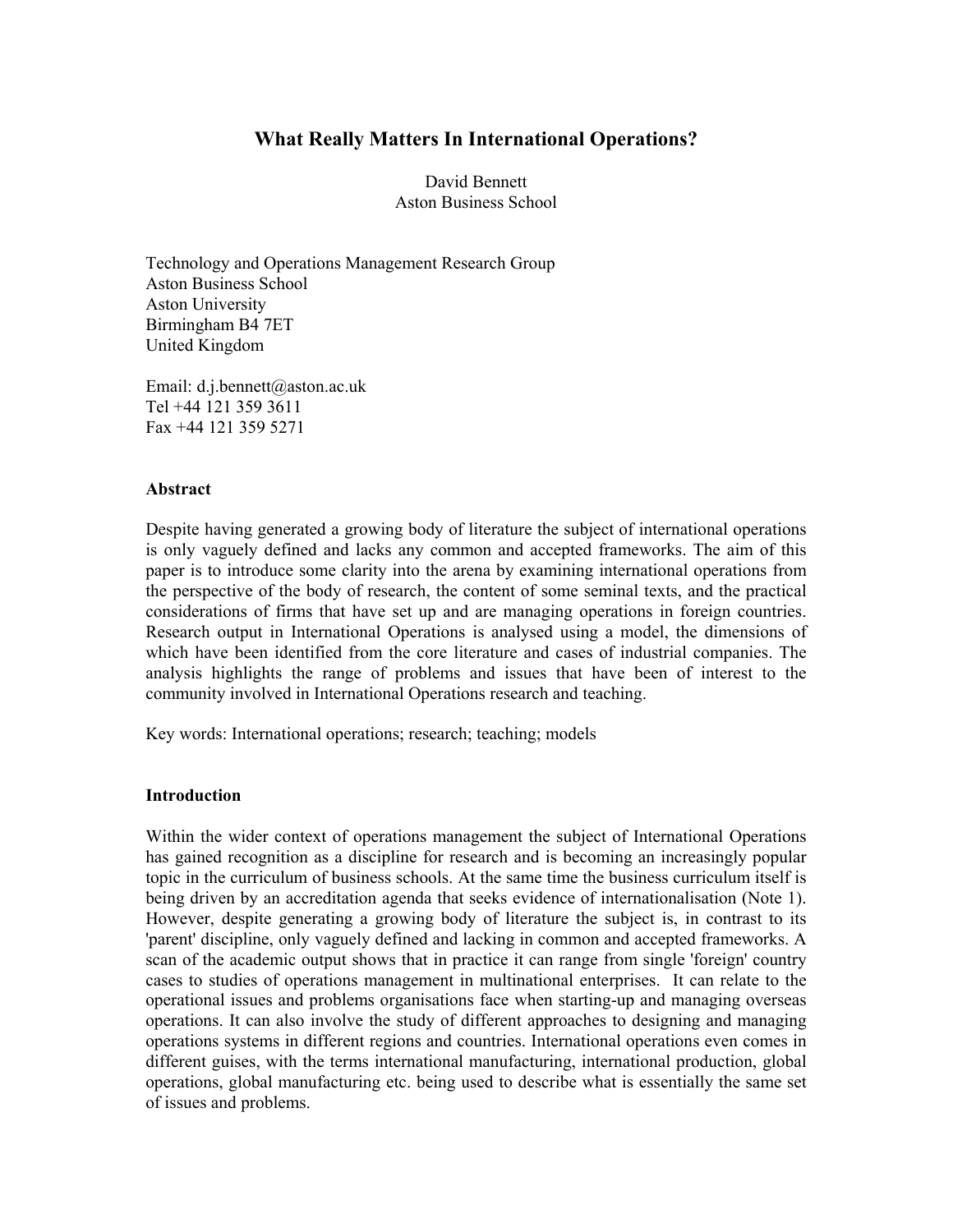The aim of this paper is to introduce some clarity into the arena by examining international operations from the perspective of the body of research, the content of teaching texts, and the practical considerations of firms that have set up and are managing operations in foreign countries.

### **Defining International Operations**

Given the foregoing discussion it is not surprising that an agreed definition of international operations has yet to emerge. Flaherty (1996) in her book on "Global Operations Management" refers to "areas in which operations has its biggest impacts on global business performance". Dornier et al (1998) on the other hand, in their book on "Global Operations and Logistics", offer a more precise definition of *global operations,* i.e. "the process of planning, implementing and controlling the flow and point of origin to point of consumption for the purpose of satisfying global customer requirements while efficiently using the firm's global resources". Clearly these are quite different ideas. While Dornier et al take a holistic view and see the subject as embracing the internationalisation of companies and the operations management process Flaherty sees it as relating more to the international context of individual operations management problems and issues. Yet another view is taken by Babbar et al (2000) who, in studying the published research output in what they call "international operations management", simply refer to OM articles that are "international in scope" which they go on to specify as articles "with a country, regional or global focus".

This range of perspectives on the subject is reflected in the author's own approach to teaching international operations within general management and international business programmes. Here the course in International Operations is defined as having two broad objectives:

1. To examine why and how organisations engage in international manufacturing and service provision and to analyse the issues and problems faced when starting-up and managing overseas operations.

2. To provide an understanding of various approaches to designing and managing an operations system in different regions and countries.

This approach has been found to be useful because it enables the subject to be divided into two parts. In one part the strategic aspects of international operations can be examined including frameworks, network configurations, setting up international operations and the role of FDI. In the other a comparative and contextual approach can be taken in which operations management subjects are examined from an international standpoint using a country and industry focus where appropriate. However, it needs to be emphasised that treating the subject of International Operations in this way necessitates going well beyond what is contained in any currently available 'operations' text and requires the use of cognate international business texts with significant 'operations' or 'manufacturing' content (e.g. Hill, 2000; Czinkota et al, 2000).

International Operations is undoubtedly a diverse subject that warrants being studied from a number of different perspectives. However, the question still remains of what should be an appropriate balance and emphasis to reflect the actual problems of firms and how the body of research provides an influence on the way international operations is conceived. The remaining part of this paper therefore examines the origins of the subject through an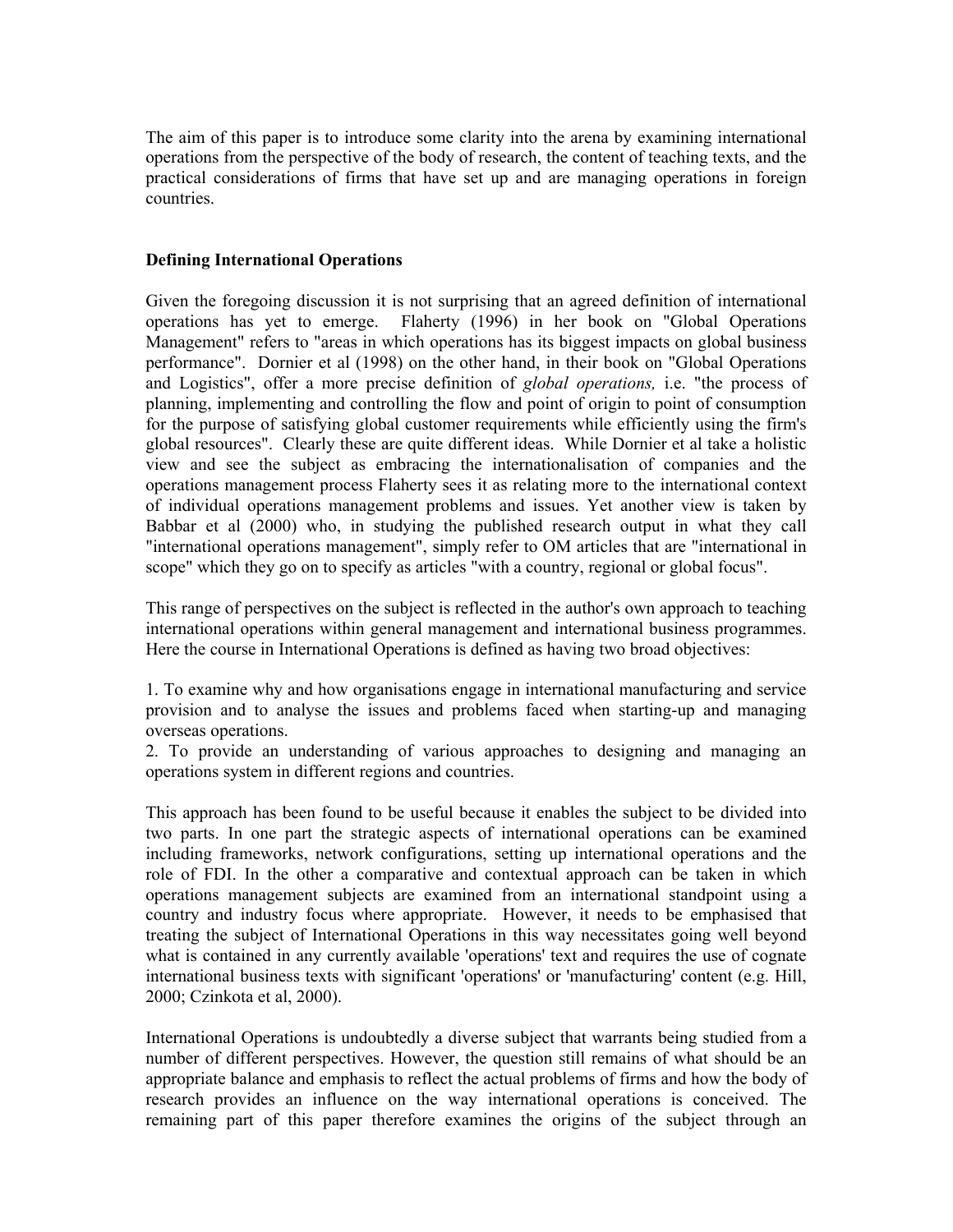assessment of the key literature to provide a baseline from which to evaluate the relevant research. It explores the practical considerations of firms when taking their manufacturing and service operations abroad and relates these to the common types of arrangement used when internationalising businesses. It then analyses the content of a number of conference and workshop proceedings and positions them within a general model of international operations using four dimensions that have been identified as providing the broad thrust of the international operations literature.

## **Origins of the subject**

International trade has been carried out for centuries and even international manufacturing has been an important part of many companies' activities for several decades. The antecedents of the subject we know today as "international operations" is probably found in some of the early literature by Skinner (1964). In this work, which extends from his own PhD research, Skinner offers useful insights into the special problems faced by "manufacturing managers abroad". It is based on his visits to 30 production plants of US subsidiaries in 7 countries and identifies thee key issues: 1. Environmental adjustment (i.e. adjustment to the new cultural, economic and political environment); 2. Exporting know-how (i.e. the extent to which the company's technical and managerial expertise can, and should, be applied abroad); 3. Organizing the multinational manufacturing corporation (i.e. choosing between control and autonomy, handling communications and information, and determining the role of 'homeoffice' staff). From his analysis Skinner is able to offer deep insights into the complexities of managing international operations and presents the concept of four interacting systems within which the international production manager must function; the technical system; the political system; the economic system; the cultural system.

For many years Skinner's work remained one of the very few generic academic contributions to the subject of international operations, with his original contribution being supplemented by two other papers to comprise a section on "International Manufacturing" within his seminal work on manufacturing strategy (Skinner, 1978). During the 1980s there were a number of specific contributions in focused areas such as technology transfer, international sourcing and plant co-ordination but little additional material emerged of a generic nature. The edited works of Ferdows (1989) and Whybark & Vastag (1992) probably represent the next comprehensive publications in the area. The Ferdows text has thirteen chapters contributed by a number of academic authorities, mainly from the USA. An analysis of the content of this text reveals that the contributions are mainly concerned with international perspectives on operations management subjects such as product development, manufacturing flexibility and sourcing. Following this main emphasis the remaining chapters are concerned more or less equally with the internationalisation of firms, country and company/industry studies. Few of the chapters are concerned with more than one of these areas. Whybark and Vastag's edited text differs from that of Ferdows in that it is based around a single research initiative the "Global Manufacturing Practices Project". The text is also functionally focused as demonstrated by its sub-title "a worldwide survey of practices in production planning and control", being based on the use of a standard survey instrument that emphasises aspects such as forecasting, planning and scheduling, shop floor control and materials management. The wide international participation in this project enabled inputs to the text from a large number of countries. These include Korea, Australia, Chile, Mexico, Finland, Hungary, Bulgaria, the (former) Soviet Union, China, USA, and Japan. There is a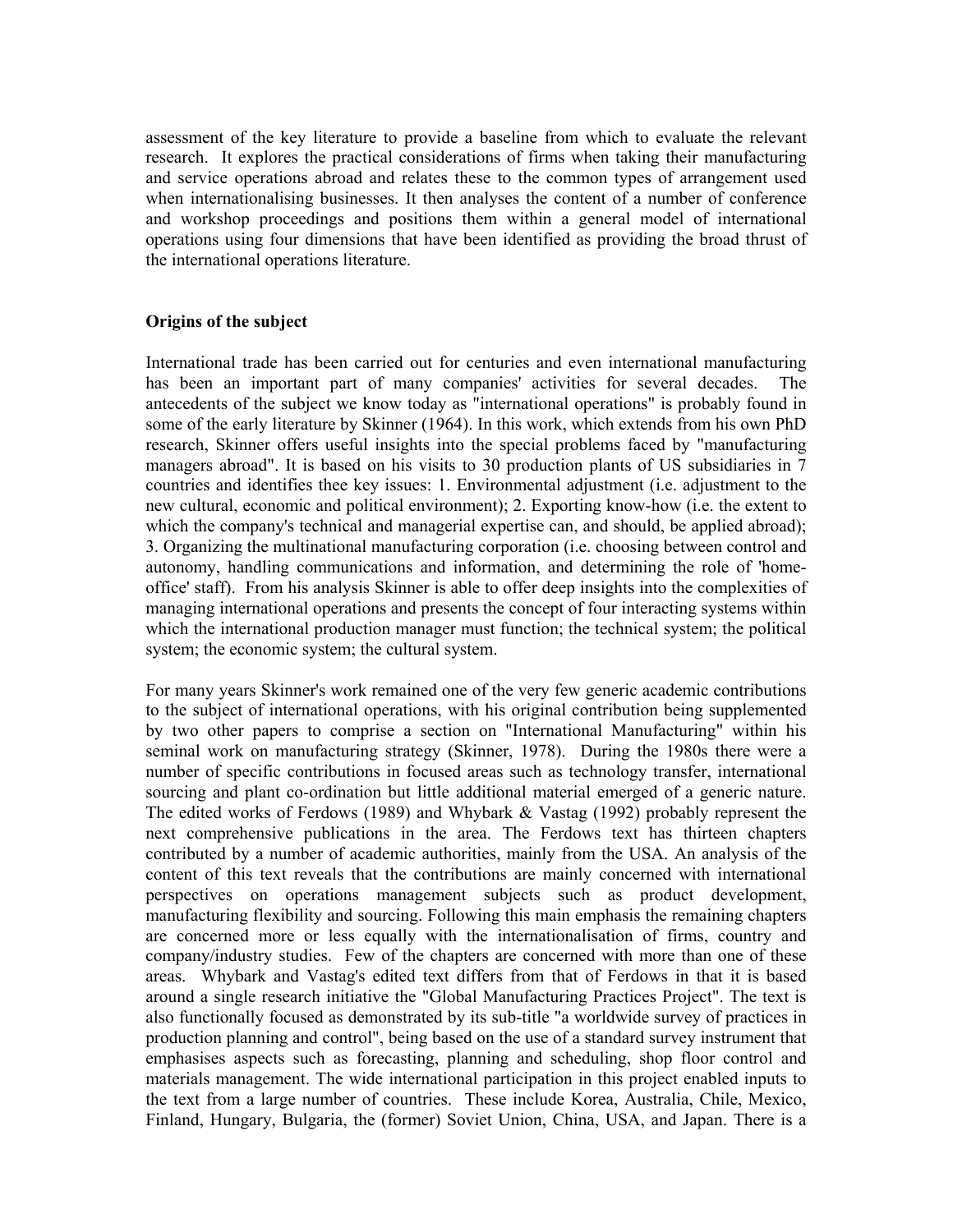strong emphasis on country studies (within and between countries). Although Finland is the only individual Western European country in the survey there is, rather oddly, a database category in the survey referred-to as "Europe".

#### **Emerging Research**

Although the subject of international operations is only loosely defined and its origins are evidently diverse there does still appear to be an emerging body of work and associated research community when judged by its inclusion in conference schedules and proceedings of other professional meetings. In January 1990 the Aston Business School, under the auspices of the former UK Operations Management Association (EurOMA's predecessor association), hosted a one-day workshop on International Operations at which an audience of academics and industrialists heard presentations from practitioners, researchers and teachers who were working in the field. Participants (including Voss, Slack, Gregory etc.) then met in groups to discuss teaching provision, research issues and industry needs. The work at INSEAD, and US institutions (including Virginia) was reported and a research agenda set that was based around the current needs of industry.

This 'ground breaking' event was followed-up by the hosts of the 1992 UK Operations Management Association annual conference, UMIST in Manchester, who adopted the conference theme "International Operations: Crossing Borders in Manufacturing and Service". Since the creation of the European Operations Management Association in 1994 most of the annual conferences have had specific international streams or a strong international content. Two have emphasised "internationalisation" within the main theme of the conference: 1996 in London ("Manufacturing Strategy: Operations Strategy in a Global Context") and 2000 in Ghent ("Crossing Borders and Boundaries: The Changing Role of Operations"). In March 1998 the Aston Business School held a second one-day workshop on International Operations. This differed from the previous Aston event in that, following a plenary introduction from an industrial practitioner, it mainly comprised the presentation of ongoing and completed research by participants from a number of countries including Italy, Belgium, China, Japan and the Netherlands, as well as the UK. A selection of revised papers was subsequently published in a special issue of the International Journal of Operations and Production Management (Bennett, 1999).

As well as the development of International Operations research within the general Operations Management community it is also important to mention the emerging work on "International Manufacturing" that has been promoted in parallel, since 1996, by the Institute for Manufacturing at the University of Cambridge. Starting from a small invited symposium there is a now an annual event and an associated network, IMNet (International Manufacturing Network). Although the focus of the network and its symposia is on "manufacturing" rather than "operations" there are obvious overlaps between the two communities and a number of common themes run across the proceedings of their events (e.g. technology transfer, location decisions, development of frameworks, etc.). Therefore it is appropriate to include this work within the overall analysis of research currently being undertaken.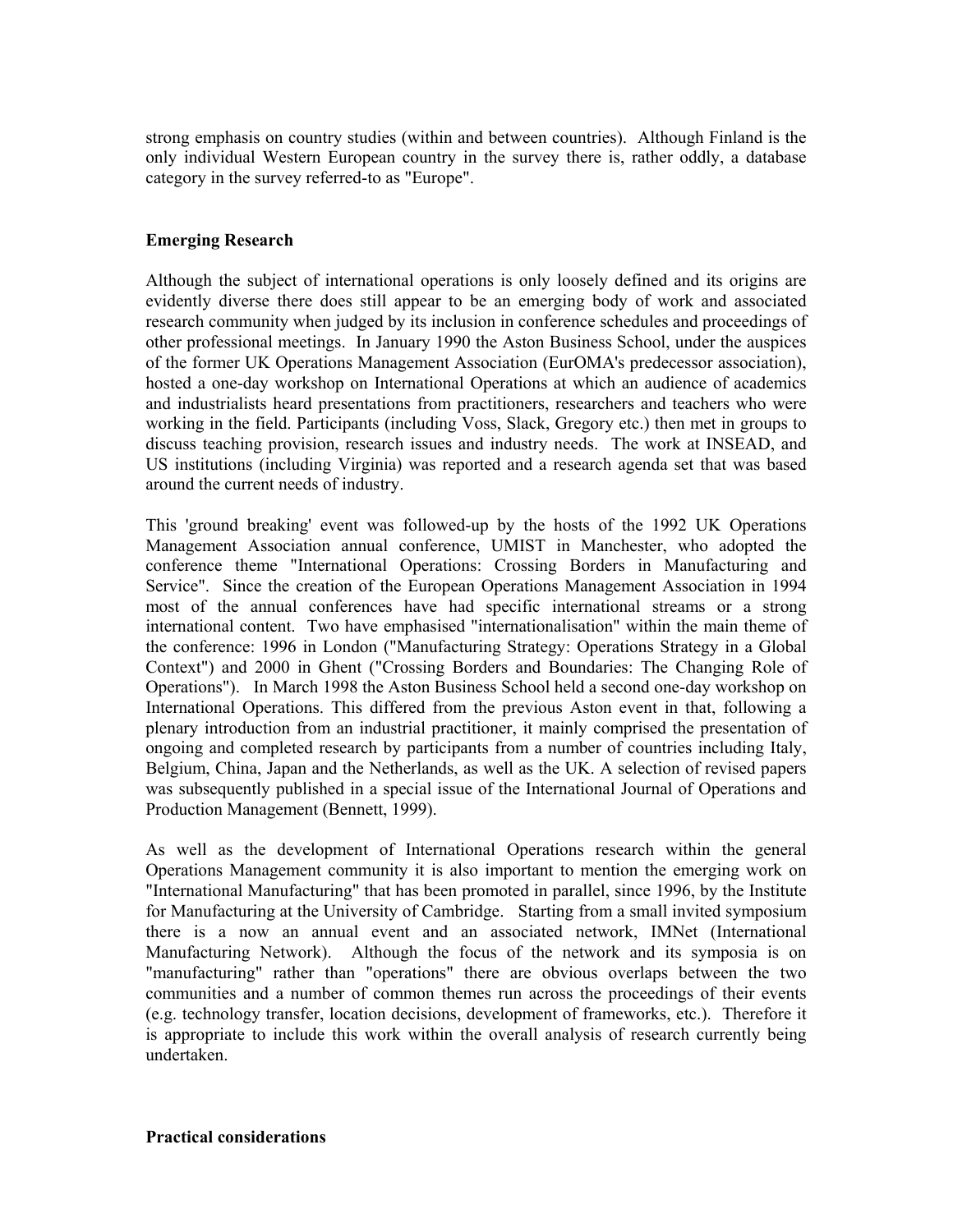The author has carried out extensive case-based research over more than ten years into production management in joint ventures and wholly owned subsidiaries in Asia as well as studies into international technology transfer. Industries studied have included industrial machinery, consumer electronics, telecommunications, automotive and "high-tech" manufacture including aerospace and biotechnology. From this research the factors influencing the management of international operations can be identified. As well as the local infrastructure and cultural and legislative environment these include the extent and type of foreign direct investment, ownership forms, control strategies, technology profiles and sourcing arrangements.

A critical factor that will determine the importance of operational issues as businesses internationalise is the type of ownership arrangement. This in turn is related to the extent of foreign investment involved in the foreign operation and the relative importance of operational and coordination issues. Figure 1 illustrates these relationships.

#### **Figure 1 Relative importance of operational and coordination issues with different ownership arrangements**



From this figure it can be seen that the ownership arrangement can range from a straightforward selling situation (i.e. no ownership involved) to a wholly-owned subsidiary (complete ownership of the foreign operation). Along the scale are various other ownership forms such as franchising, contracting, licensing, co-production, and joint ventures. Generally, as the extent of ownership increases so does the importance of operational issues (e.g. decisions concerning types of product design, local sourcing, equipment investments, materials management, training requirements etc.). As the extent of ownership decreases the importance of operational issues becomes less since many of the decisions are devolved to a third party (a franchisee, licensee or joint venture partner). However, at the same time, coordination issues will become more important since individual foreign operations will be part of a network rather than a sub-unit within an integrated whole. The various approaches to the study of international operations as a subject therefore all have validity, but their relevance in practice is dependent on the type of international business activity under consideration. In the next section the research output presented a number of conferences and other meetings will be analysed against a four dimensional model to identify the broad direction of research activity and discover how it relates to the practical issues just identified and the literature discussed earlier.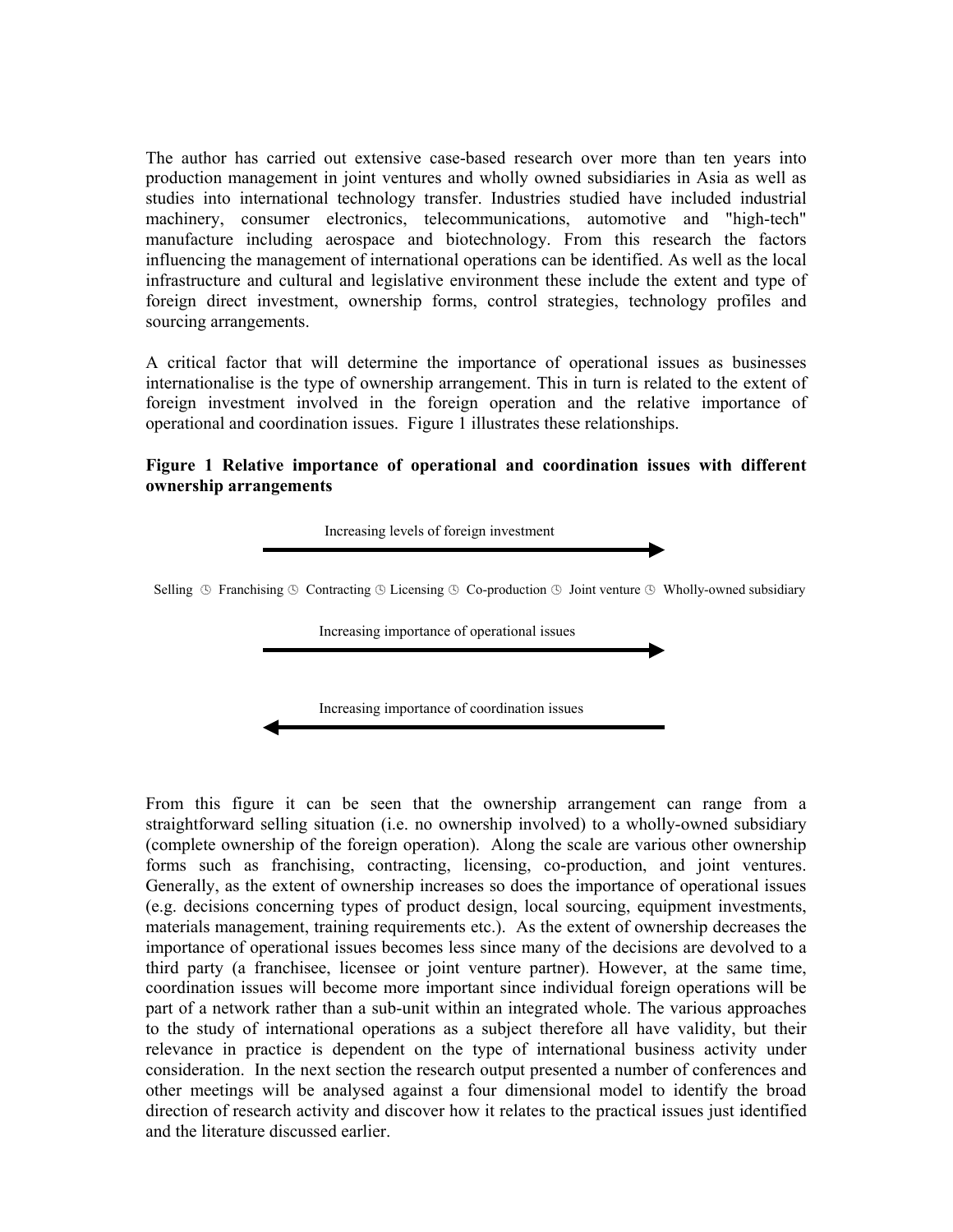#### **Analysis of research output**

To investigate the developing research base in International Operations the author has undertaken a rough analysis of the content of a number of relevant conference proceedings and other research publications that specifically address the subject of international operations. The analysis was undertaken on the 1992 UK-OMA proceedings and all the EurOMA conference proceedings since 1996. It was also undertaken on the papers presented at the 1998 EurOMA International Operations workshop and two recent International Manufacturing symposia organised by Cambridge University. Additionally, the edited texts of Ferdows (1989) and Whybark & Vastag (1992) were analysed for comparison. In the case of publications where International Operations was not the main theme only those papers that fitted the previously identified 'international' criteria were included in the analysis.

Each paper was allocated into a category according to four dimensions:

1. Internationalisation of companies (whether the paper was concerned with wider aspects of international operations, i.e. involved network and coordination issues).

2. International context of OM (whether the paper was concerned with operational issues, i.e. specific problems of operations management such as product design, supply chain management, production planning etc.).

3. Country studies and comparisons (whether for its empirical evidence the paper was concerned with one or more countries or regions).

4. Company and industry cases (whether for its empirical evidence the paper used individual cases of companies or industries).

Two avoid distortion by including minor issues the papers were only allocated in up to two categories depending on their main content according to the title and abstract. Figure 2 shows the results of the analysis.

This figure shows the general thrust of each publication or event according to the weight attached to each of the criteria. The position assumed on the diagram is determined by the relative balance of content in all the international operations related papers in each publication. It does not reflect the actual number of papers allocated into each category so should not be taken to indicate the overall extent of coverage along each dimension.

It is immediately evident that the picture is very mixed, although the overall balance is towards country studies and comparisons and the international context of OM. Most EurOMA conferences and Whybark and Vastag's 1992 edited text fall into this area of the diagram. It is also clear that there has not been a general trend in terms of direction of the balance of International Operations papers presented at EurOMA conferences. At one extreme is EurOMA '95 (Twente) at which the main theme was "Management and New Production Systems" and the balance was towards the internationalisation of companies. At the other extreme is UK-OMA '92 (Manchester) at which the theme was "Crossing Borders in Manufacturing and Service" and EurOMA '97 (Barcelona) at which the theme was "Lessons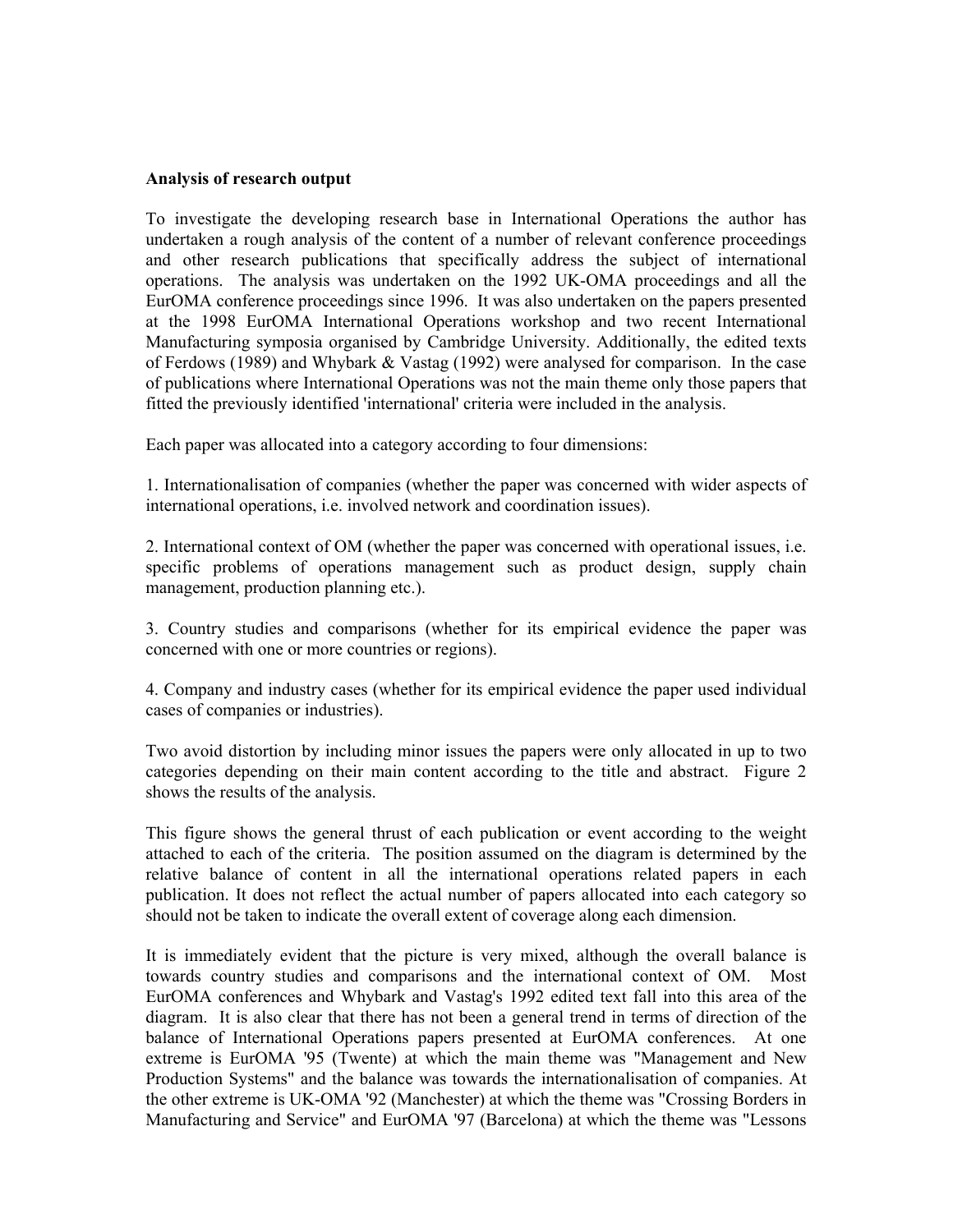from the Manufacturing and Service Sectors". At both these events the balance was towards the international context of OM and slightly more towards country studies and comparisons than at other EurOMA conferences. One event, Int Mfg '00 (the 2000 International Manufacturing symposium at Cambridge), stands out by having its balance towards company and industry cases rather than country studies as well as being biased towards the internationalisation of companies rather than the international context of OM. In fact only one other analysed publication, Ferdows' 1989 edited text, approaches the same balance towards company industry cases, although its other emphasis is more towards the international context of OM.



**Figure 2 Analysis of research output in international operations**

## **Discussion and Summary**

The analysis presented using the above model is a useful means of identifying the balance of International Operations papers presented at conferences and other research meetings as well as chapters within edited texts. When presented in this way, however, the results must be treated with care. It has already been mentioned that the analysis does not take account of the actual volume of output within each category. The impact of the work also needs to be taken into consideration when addressing the question of what really matters in international operations. For example, papers relating to networks and co-ordination issues and whole industries rather than individual companies are, in general, likely to have a greater impact than those dealing with specific OM issues or single counties. For example the number of citations of Ferdows' HBR paper on foreign factory configurations (Ferdows, 1997) demonstrates how widespread this impact can be. By comparison it is unlikely that the impact of more specific contextual papers will be as great.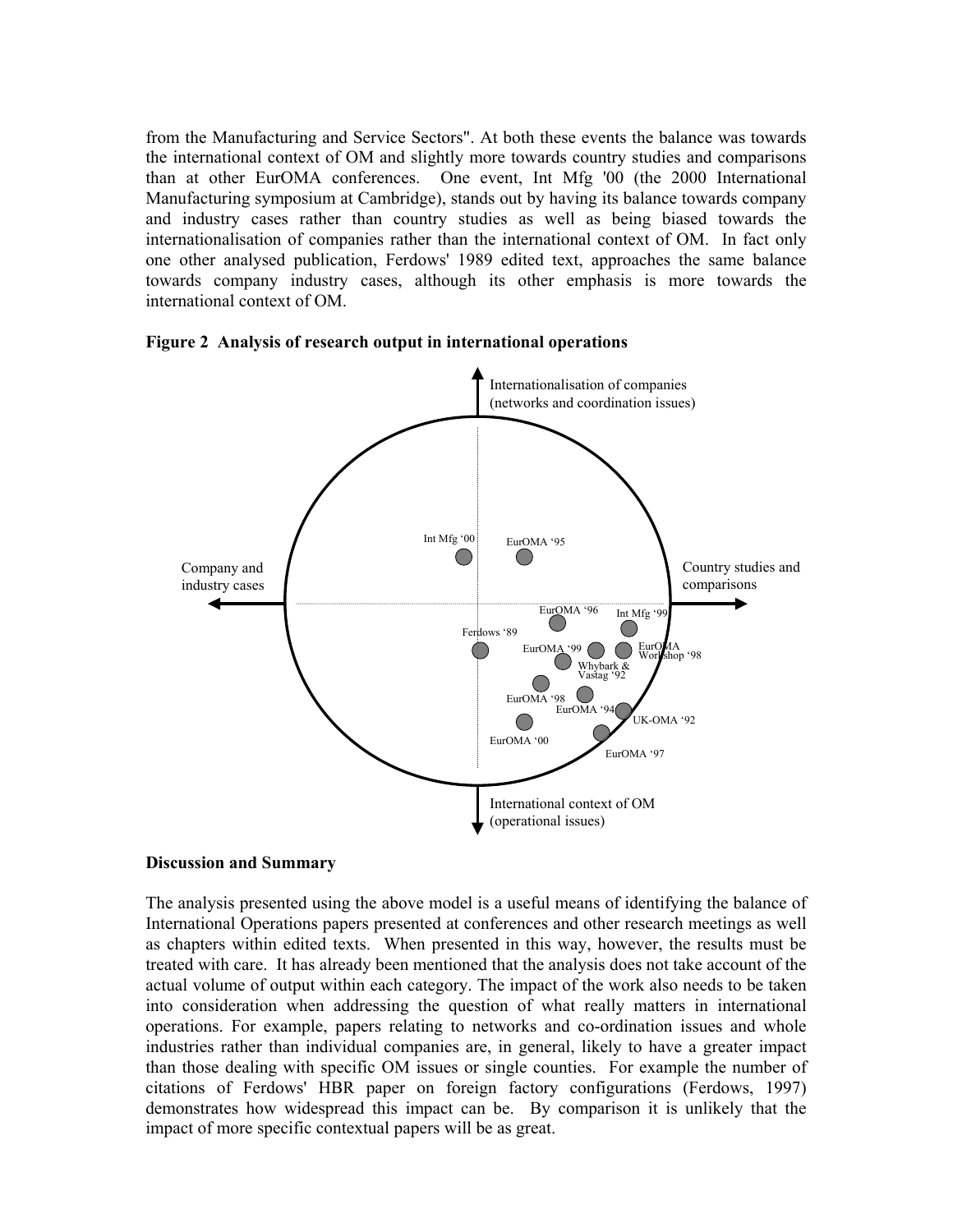The utility of the model needs to be tested by widening its application beyond the analysis of groups of papers and applying it to the content of individual pieces of output. In this way the extent of coverage of each dimension can be included in the analysis, while inclusion of citations will additionally enable impact to be incorporated into the assessment.

In summary, this paper has attempted to define the subject of International Operations based on a review of its origins and an evaluation of the types of issues that need to be addressed by companies when they internationalise their manufacturing and service activities. Based on this background material a model has been proposed and used to analyse research output presented in conference proceedings and other publications at an aggregate level. Although the prevailing weight of research is towards the international context of OM and country studies and comparisons there have been exceptions demonstrated at both EurOMA and International Manufacturing events. More detailed investigations are needed to identify any stronger patterns based on the analysis of a larger sample of individual research outputs and citations. At the same time further work also needs to be done to refine the model in order that the analyses can be carried out at a finer level of detail.

#### **Notes and References:**

Note 1. The EQUIS quality standards approved by the EFMD (European Foundation for Management Development) on 6 October 1998 specify that for accreditation schools should demonstrate evidence of "An international perspective in all the main functional areas".

Babbar, S., Prasad, S. and Tata, J., 2000. "An Empirical Assessment of Institutional and Individual Research Productivity in International Operations Management", *International Journal of Operations and Production Management*, 20 (12).

Bennett, D. J. (Ed.), 1999. *International Operations*, MCB University Press, Bradford (Special Issue of International Journal of Operations and Production Management, Vol 19, Nos 5/6).

Czinkota, M. R., Ronkainen, I. A. and Moffett, M. H., 2000. *International Business*, The Dryden Press, Orlando.

Dornier, P-P, Ernst, R., Fender, M. and Kouvelis, P., 1998. *Global Operations and Logistics: Text and Cases*, Wiley, New York.

Ferdows, K. (Ed.), 1989. *Managing International Manufacturing*, Elsevier Science Publishers, Amsterdam.

Ferdows, K., 1997. "Making the Most of Foreign Factories", *Harvard Business Review*, March-April.

Flaherty, M. T., 1996. *Global Operations Management*, McGraw-Hill, New York.

Hill, C. W. L., 2000. *International Business: Competing in the Global Marketplace*, McGraw Hill, New York.